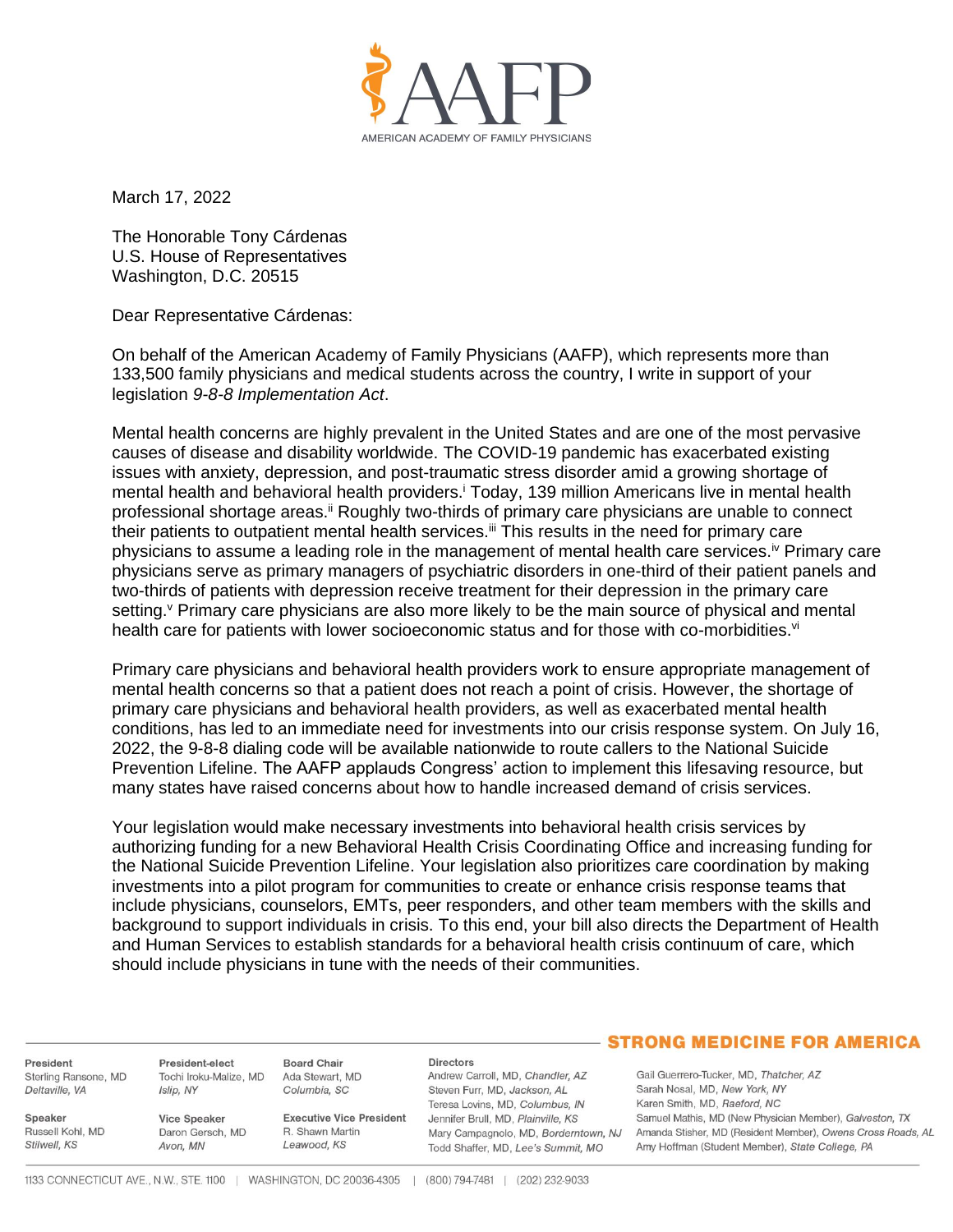Appropriate implementation of your legislation will not only save lives but also help more people receive needed mental health or substance use disorder treatment and reduce the number of people entering the judicial system when their needs can be more appropriately addressed in the health care system. The AAFP's Policing [Standards](https://www.aafp.org/about/policies/all/policing-standards.html) position paper details the need to ensure appropriate crisis interventions. Police response to situations involving people with mental or behavioral health disorders has increased dramatically in recent years. Uncertain policing practices related to mental health, combined with consistent shortages and underfunding of mental health services, have led to a significant overrepresentation of individuals with mental health conditions in jails and prisons across the country. In fact, 37% of people incarcerated in state and federal prisons and 44% of people held in local jails were informed by a medical health professional that they have a mental health disorder.

This legislation will also expand existing Certified Community Behavioral Health Clinics (CCBHCs) across the U.S. and authorize them to partner with 9-8-8 dispatch teams. CCBHCs continue to be a vital source of behavioral health care for many communities. However, the AAFP is concerned by recent reports of low care coordination with outside clinicians like primary care physicians. The AAFP strongly recommends that extension of the CCBHC program emphasize the required care coordination and include a mechanism for ensuring patients are connected with necessary primary care resources in their community.

Thank you for the opportunity to express our support for this legislation. For additional questions, please reach out to Erica Cischke, Director, Legislative and Regulatory Affairs at [ecischke@aafp.org.](mailto:ecischke@aafp.org)

Sincerely,

Gds D. Stewart, no

Ada D. Stewart, MD, FAAFP Board Chair, American Academy of Family Physicians